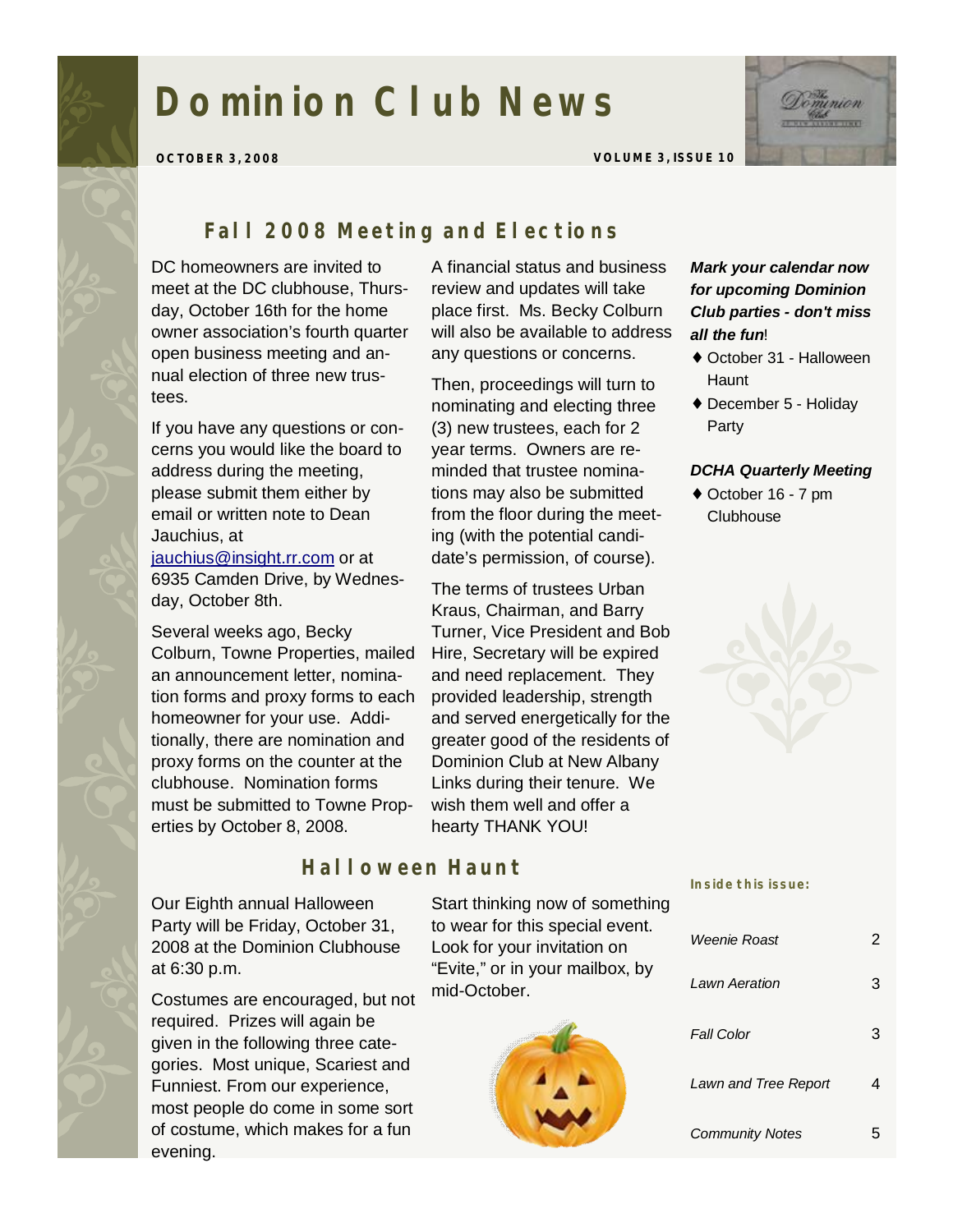# *Weenie Roast*

Seventy-six Dominion Club neighbors enjoyed an Old Fashioned Weenie Roast, on Friday, Sept. 19, 2008, at the Clubhouse.

Each person was instructed to grab a fork, get a wiener and go cook it on one of the four wood-fired pits.

Our four VP's of Fire Pits had their fires roaring and just right for cooking hot dogs by 6:30 p.m.

The outside temperature was in the mid-seventies and most people enjoyed sitting by the pool, eating with their neighbors. Corn Hole and Ladder Ball games were set up on three sides of the pool, but most people were too busy cooking and eating to find time to play many games.

When everyone was finished, the fixings for S'mores were brought out and people began to roast marshmallows. Some said they had not roasted marshmallows or made S'mores since they were in boy or girl scouts.



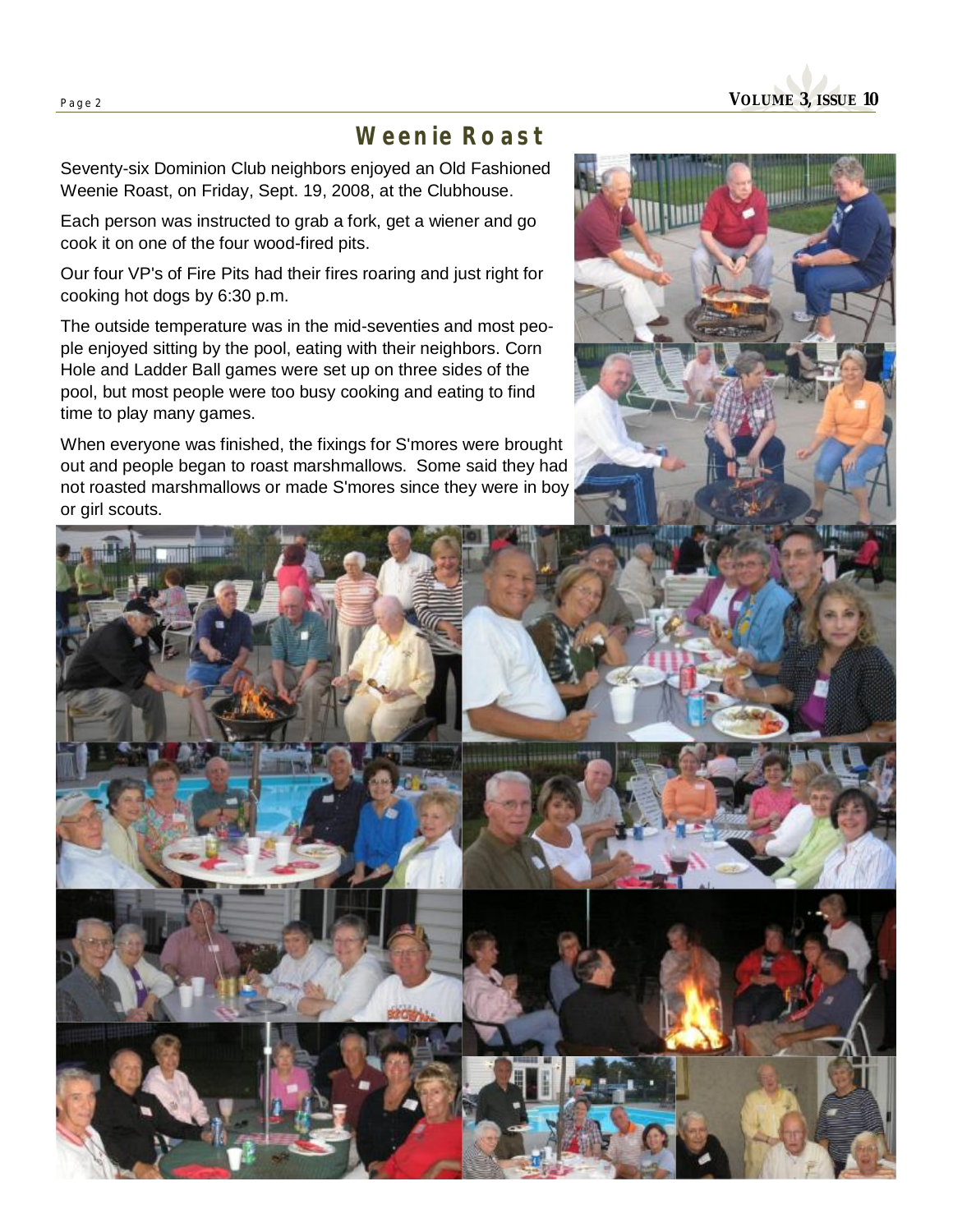

## *It's an Even Year—Lawn Aeration Time*

Lawn aeration plans are being developed for the Dominion Club lawns, to be performed in **early to mid-November** (weather permitting). Core aeration generally enhances the ability of turf to absorb more moisture and nutrients. It further helps maintain proper thatch levels. This is all very important to us due to the high level of gray and yellow clay we have below our lawns.

Before the aeration commences, we need to know by October 24th....

- Who has in-ground sprinkler systems
- Anyone who doesn't want aeration (regardless of whether or not you have any aeration system).

#### **Mark Your Sprinkler Heads:**

Just as in 2006, those with in-ground

sprinkler systems need to use the flags provided by Wayne Hasty to mark their sprinkler heads, so the core aerator is run around them. If you need more flags, please let Dean Jauchius know, [\(jauchius@insight.rr.com](mailto:jauchius@insight.rr.com) or 855-7201).

The same is true for folks who have had systems installed since the fall 2006 aeration project. PLEASE LET US KNOW BY OCTOBER 24th.

IF – for whatever reason - you wish your yard by-passed and NOT aerated, let Dean know BY OCTOBER 24th

All properties that are NOT to be aerated will have a colorful ribbon tied to their lamp post the morning of the aeration job, and removed once the project is complete.

## *Fall Color Prediction*

The relatively dry summer has created the opportunity for a great fall color season.

While regular rainfall over the summer months is a factor, it is September that sets the stage for the degree of brilliance in the fall. In the month of September, as the days begin to shorten, the weather needs to settle into cool, but not freezing, nights accompanied by bright sunny days to produce the brightest colors.

"So far we are on track for some exciting color in 2008", said Casey Munchel, service forester and fall color expert with the Ohio Department of Natural Resources (ODNR), Division of Forestry.

To help Ohioans plan their seasonal outings, ODNR will be posting weekly fall color updates on their web site beginning the last week of September-first week of October.

Reports will be posted on current peak

viewing opportunities at state parks, forests, and nature preserves in the right panel of the web site.

Leaves begin to turn color first in northern Ohio around the end of September and finish out in southern Ohio at the end of October.

Ohio is an especially great place to enjoy fall color because of the over 100 tree species that call this state home.

ODNR has also provided numerous opportunities to experience the fall color firsthand through various different kinds of activities. This site provides you a multitude of opportunities to truly enjoy the colors of the fall in the great state of Ohio.

Visit us to plan your next autumn weekend getaway!

**<http://www.dnr.state.oh.us/tabid/9584/> default.aspx**

*Notify Dean Jauchius by October 24:* 

- *If you don't want your lawn aerated*
- *If you have a sprinkler system request marker flags if you need them*



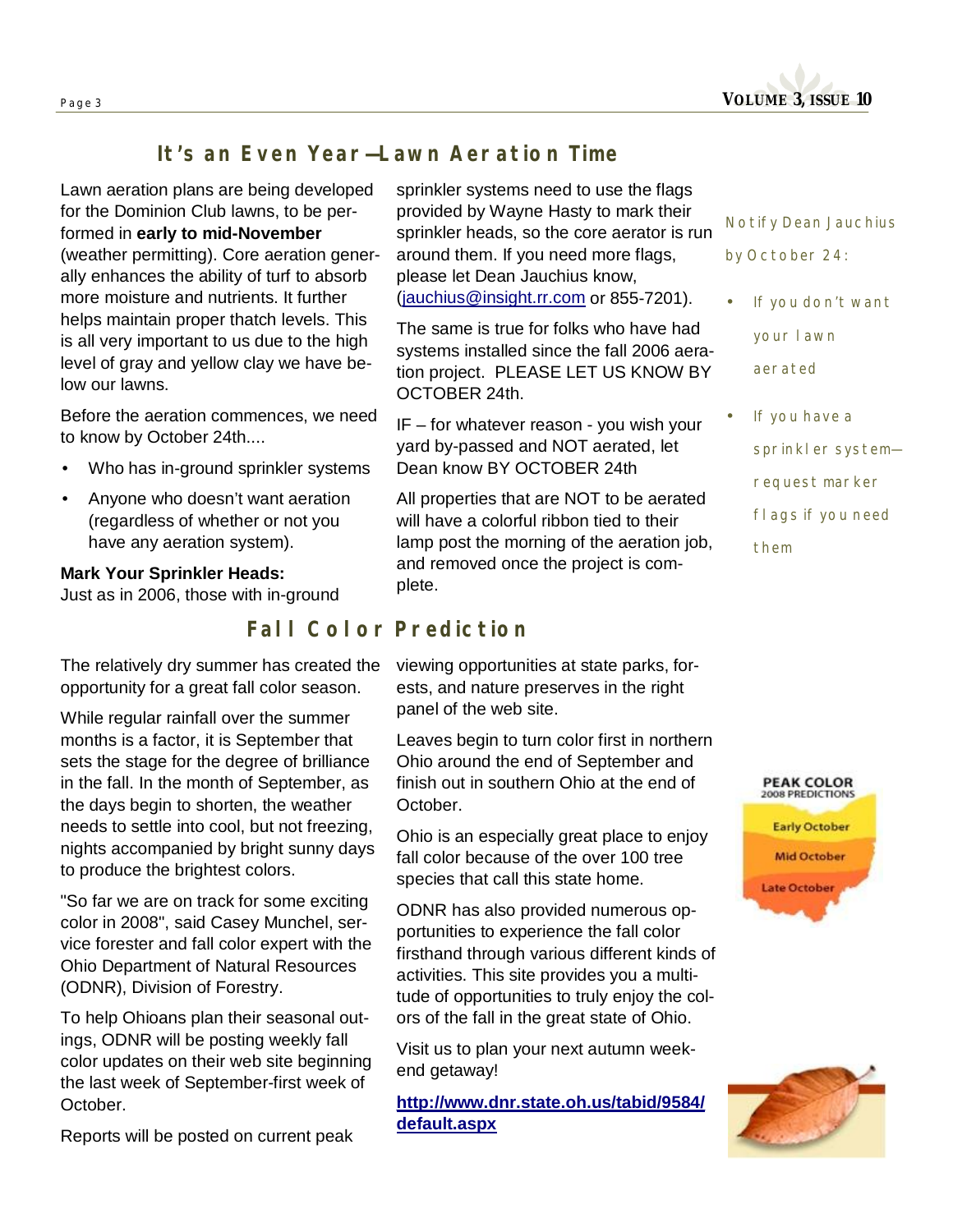

## *Lawn and Tree Report*

#### *Mowing and Edging:*

The fall fertilization was just completed on September 23, 2008 by TruGreen-Chemlawn. There will be no late fall fertilization this year, as this is the alternate year for lawn aeration.

As the cool rainy fall weather comes, the lawns will regenerate and grow quite healthy. The mowers will be lowered as we finally get some rain and move into fall. This also serves not to leave long grasses which may promote snow mold during the winter months.

Abbruzzese has notified us that double cutting will result in an additional charge of \$20 to \$30 per yard, depending upon lawn/lot size. Double cutting occurs if a homeowner requests a crew to bypass their yard during a normal cutting, thereby letting the grass grow significantly higher before the next cutting. This is very hard on a lawn. Double cutting also results when someone applies fertilizer in addition to what TruGreen-Chemlawn applies, and the lawn exhibits excessive growth compared to surrounding lawns. The charge will be added to the homeowner's monthly bill.

October will see continued mowing and the final pruning of shrubs in the front beds of our homes.

#### *Tree Care:*

In addition to needing the slow-drizzle, deep root watering process recommended numerous times before, many trees are exhibiting the need for systemic insecticide treatment as well as deep fertilization— Jobs food stakes for deciduous trees is a good choice. Trees not adequately watered leads to withered trees, with some dieback, and weaknesses allowing infestation to develop.

*Tree Infestation:*

The DCHA has completed a field survey of the street trees. Almost 50 trees have been identified with Clearwing Borer infestations, which will ultimately kill the trees. We are currently getting treatment estimates. Although expensive, it goes without saying that the treatment will be significantly less than replacing 50 trees. The cost estimates will be available in time for the October 16th quarterly business meeting.

The most effective treatment is a systemic injection to the root ball, due to the fact that the borers live inside the trees. This will be done next spring when the tree sap is again rising.

Contributing to the infestation is tree weakness due to lack of proper feeding and/or watering for a growth season or two when the tree was new. The trees were never "de-cobbled" by having the burlap, nails and nylon twine removed from around the trunk, near the top of the root ball after planting, thus choking the trees.

While performing the survey of the neighborhood, it was observed that many trees within the yards are also afflicted. We will try to obtain individual cost information, for owners who are interested, to have their trees similarly treated. DC homeowners may get a price break due to the large contract through DCHA for treating the street trees.

#### *Tree Replacements Needed:*

The DCHA policy of budgeting and replacing up to 3 street trees per year, (first come, first served) will be utilized again this fall. The DCHA is responsible for only the initial replacement of street trees, and the owners are responsible for any subsequent replacements. It is best if homeowners take an active role in caring for their trees.



*"It is best if homeowners take an active role in caring for their street trees"* 



Columbus October 13